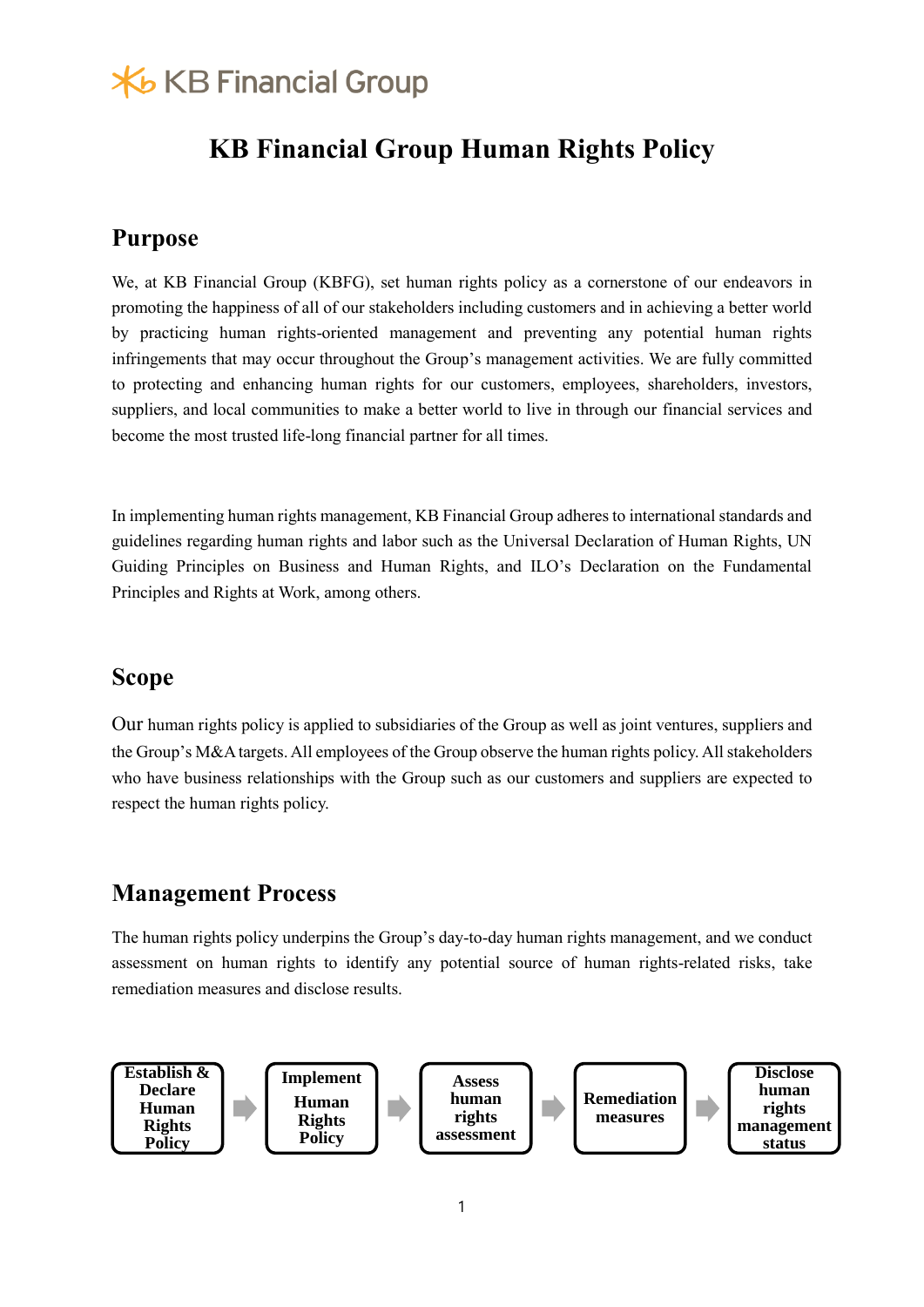# **X**b KB Financial Group

## **Guiding Principles**

### ■ **Protection of Employees' Human Rights**

#### **1) Prohibition of discrimination**

- KBFG prohibits discrimination against employees based on their gender, race, ethnicity, nationality, religion, disability, age, political view, and/or place of origin.

#### **2) Prohibition of human trafficking**

KBFG prohibits any actions that inhumanely objectifies people as tradable commodities such as slavery in all management activities.

#### **3) Prohibition of forced labor /child labor**

- KBFG does not coerce our employees to work against their will and prohibits child labor

#### **4) Guarantee of the freedoms of association and collective bargaining**

- KBFG respects labor-related laws in countries in which the human rights policy is applied and provides all employees with an unbridled opportunity for communication.

#### **5) Guarantee of fair compensation and growth opportunity**

- KBFG runs a fair and impartial evaluation and reward system and offers equal selfdevelopment opportunities based on employees' competencies.

#### **6) Guarantee of health and safety**

- KBFG abides by rules and regulations regarding occupational health and safety.

#### ■ **Protection of Customers' Human Rights**

- Behind our minds and behaviors, there always lies our customers, and that's the reason we strive to fulfill our customers' satisfaction with the best financial products and services.
- We provide our customers with equal financial services regardless of their gender, race, ethnicity, nationality, religion, disability, age, political view, and/or place of origin.
- In addition, we do not ask our customers to provide excessive information and do our best to establish and run appropriate systems and procedures to protect customer information.